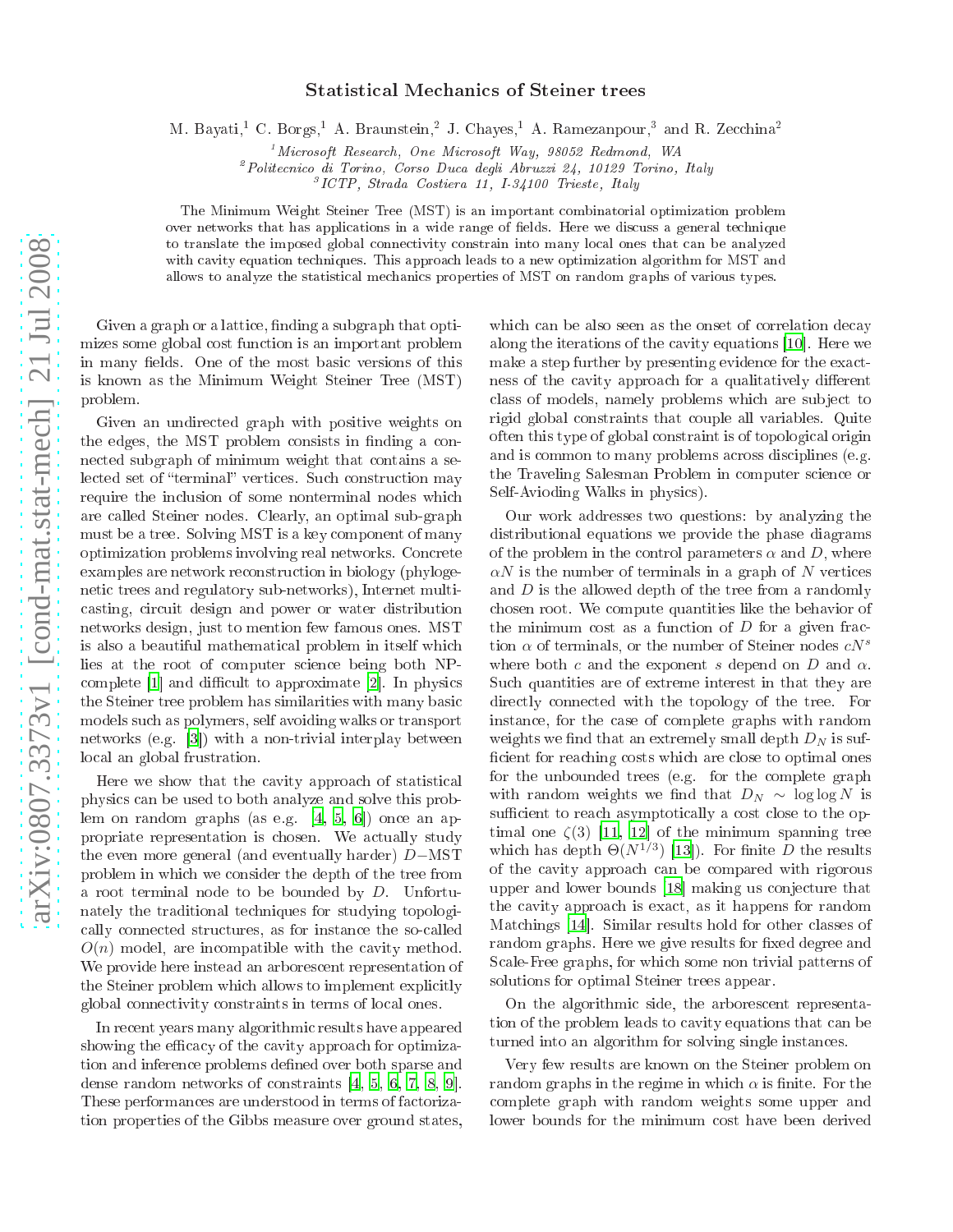[15], which are compatible with those predicted by the cavity method. For finite degree random graphs (e.g. Erdös-Rényi, fixed degree or scale-free graphs) much less is known.

The model the model the model the Steiner tree problem as a stellar tree problem as a stellar tree problem as a rooted tree (such a construction is often associated with the term "arborescence"). Each node  $i$  is endowed with a pair of variables  $(p_i, d_i)$ , a pointer  $p_i$  to some other node in the neighborhood  $V(i)$  of i and a depth  $d_i \in \{1, \ldots, D\}$ defined as the distance from the root. Terminal nodes must point to some other node in the final tree and hence  $p_i \in V(i)$ . The root node conventionally points to itself. Non-root nodes either point to some other node in  $V(i)$ if they are part of the tree (Steiner and terminal nodes) or just do not point to any node if they are not part of the tree (allowed only for non-terminals), a fact that we represent by allowing for an extra state for the pointer  $p_i \in V(i) \cup \emptyset$ . The depth of the root is set to zero,  $d_i = 0$ while for the other nodes in the tree the depths measure the distan
e from the root along the unique oriented path from the node to the root

In order to impose the global connectivity constraint for the tree we need to impose the condition that if  $p_i = j$ then  $p_j \neq \emptyset$  and  $d_j = d_i - 1$ . This condition forbids loops and guarantees that the pointers describe a tree. In building the avity equations (or the Belief Propagation equations), we need to introduce the characteristic functions  $f_{ij}$  which impose such constraints over configurations of the independent variables  $(p_i, d_i)$ . For any edge  $(i, j)$  we have the indicator function  $f_{ij} = g_{ij}g_{ji}$  where  $g_{jk} = (1 - \delta_{p_k,j} (1 - \delta_{d_j,d_k-1})) (1 - \delta_{p_k,j} \delta_{p_j,\emptyset}).$ 

coving equations that the form of the form the form the form the form

$$
P_{j \to i} (d_j, p_j) \propto e^{-\beta c_{jp_j}} \prod_{k \in j \setminus i} Q_{k \to j} (d_j, p_j)
$$
 (1)

$$
Q_{k\to j}\left(d_j, p_j\right) \propto \sum_{d_k p_k} P_{k\to j}\left(d_k, p_k\right) f_{jk}\left(d_k, p_k, d_j, p_j\right) \tag{2}
$$

where  $c_{ij}$  is the weight of the link  $(i, j)$ , with  $c_{i\emptyset} = \infty$ if i is a terminal. The  $\propto$  symbol accounts for a multiplicative normalization constant. Allowed configurations are weighted by  $e^{-\beta c_{ij}}$  where  $\beta^{-1}$  is a temperature xing the energy level. The zero temperature limit is taken by onsidering the following hange of variables:  $\psi_{j \to i} (d_j, p_j) = \beta^{-1} \log P_{j \to i} (d_j, p_j)$  and  $\phi_{k \to j} (d_j, p_j) =$  $\beta^{-1} \log Q_{k\rightarrow j}\left(d_{j}, p_{j}\right)$ . In the  $\beta \rightarrow \infty$  limit Eq. [1-](#page-1-0)[2](#page-1-1) reduce  $\text{to}:$ 

$$
\psi_{j \to i} (d_j, p_j) = - c_{j p_j} + \sum_{k \in j \setminus i} \phi_{k \to j} (d_j, p_j) \tag{3}
$$

$$
\phi_{k \to j} (d_j, p_j) = \max_{d_k, p_k: f_{jk} (d_k, p_k, d_j, p_j) \neq 0} \psi_{k \to j} (d_k, p_k) \quad (4)
$$

The previous two equalities must be understood to hold except for an additive constant. Eqs. [3-](#page-1-2)[4](#page-1-3) are in the so called "Max Sum" form.

On a fixed point, one can compute *marginals*  $\psi_i$ :

<span id="page-1-4"></span>
$$
\psi_j (d_j, p_j) = -c_{jp_j} + \sum_{k \in j} \phi_{k \to j} (d_j, p_j)
$$
 (5)

and the optimum tree should be given by  $\arg \max \psi_i$ .

If the starting graph is a tree  $\psi_{i\rightarrow i}(d_i, p_i)$  can be interpreted as the minimum ost hange of removing a vertex j with forced configuration  $d_j, p_j$  from the subgraph with link  $(i, j)$  already removed. We introduce the variables  $A_{k\rightarrow j}^d \equiv \max_{p_k\neq j, \emptyset} \psi_{k\rightarrow j} (d, p_k), B_{k\rightarrow j}^d \equiv \psi_{k\rightarrow j} (d, \emptyset),$  $C_{k\to j}^d \equiv \psi_{k\to j}(d, j), \ D_{k\to j} = \max_d \max\{A_{k\to j}^d, B_{k\to j}^d\}$ and  $E_{k\rightarrow j}^{d} = \max\{C_{k\rightarrow j}^{d+1}, D_{k\rightarrow j}\}\.$  This is enough to compute  $\phi_{k\rightarrow j}$   $(d_j, p_j)$  =  $A^{d_j-1}_{k\rightarrow j}$  $k \to j$ ,  $D_{k \to j}$ ,  $E_{k \to j}^{d_j}$  for  $p_j = k$ ,  $p_j = \emptyset$  and  $p_j \neq k, \emptyset$  respectively. Eqs. [3-](#page-1-2)[4](#page-1-3) can then be solved by repeated iteration of the following set of equations:

<span id="page-1-5"></span>
$$
A_{j \to i}^d(t+1) \ = \ \sum_{k \in j \backslash i} E_{k \to j}^d(t) \ + \tag{6}
$$

+ 
$$
\max_{k \in j \setminus i} \{ A_{k \to j}^{d-1}(t) - E_{k \to j}^d(t) - c_{jk} \}
$$

$$
B_{j \to i}(t+1) = -c_{j\emptyset} + \sum_{k \in j \backslash i} D_{k \to j}(t) \tag{7}
$$

$$
C_{j \to i}^d(t+1) = -c_{ij} + \sum_{k \in j \setminus i} E_{k \to j}^d(t)
$$
 (8)

$$
D_{j \to i}(t) = \max \left( \max_{d} A_{j \to i}^{d}(t), B_{j \to i}(t) \right) \quad (9)
$$

$$
E_{j \to i}^{d}(t) = \max \left( C_{j \to i}^{d+1}(t), D_{j \to i}(t) \right) \tag{10}
$$

<span id="page-1-1"></span><span id="page-1-0"></span>For graphs without cycles the above equations are guaranteed to onverge to the optimal solution. In graphs with cycles, these equations may instead fail to converge in some ases. For the lasses of random graphs studied in this work, this appears not to be due to a repli
a symmetry breaking instability but rather to the effect of local structures in the underlying graph (as it is known to happen in simpler problems su
h as random mat
hings [16]). This observation is corroborated by the analysis of the distributional avity equations dis
ussed later. While more work is needed to understand this point, from the algorithmi viewpoint the problem an be over
ome by applying a small perturbation [6]. The term  $\psi_j(d_j, p_j)$ of Eq. [5](#page-1-4) multiplied by a (small) constant  $\rho$  is added to the rhs. of Eq. [3.](#page-1-2) This leads to a set of equations whi
h show good convergence properties for vanishing  $\rho$ .

<span id="page-1-3"></span><span id="page-1-2"></span>An equivalent formulation of the problem can be constru
ted by introdu
ing a link representation of the pointer variables (one may introduce link variables  $x_{ij} =$  $0, \pm 1, 0$  if i does not point j, 1 if i points j and  $-1$  if j points i). In this representation, the number of states of the independent variables is just  $3D$  which can be kept finite for complete graphs or at most of order  $\log N$  for sparse graphs.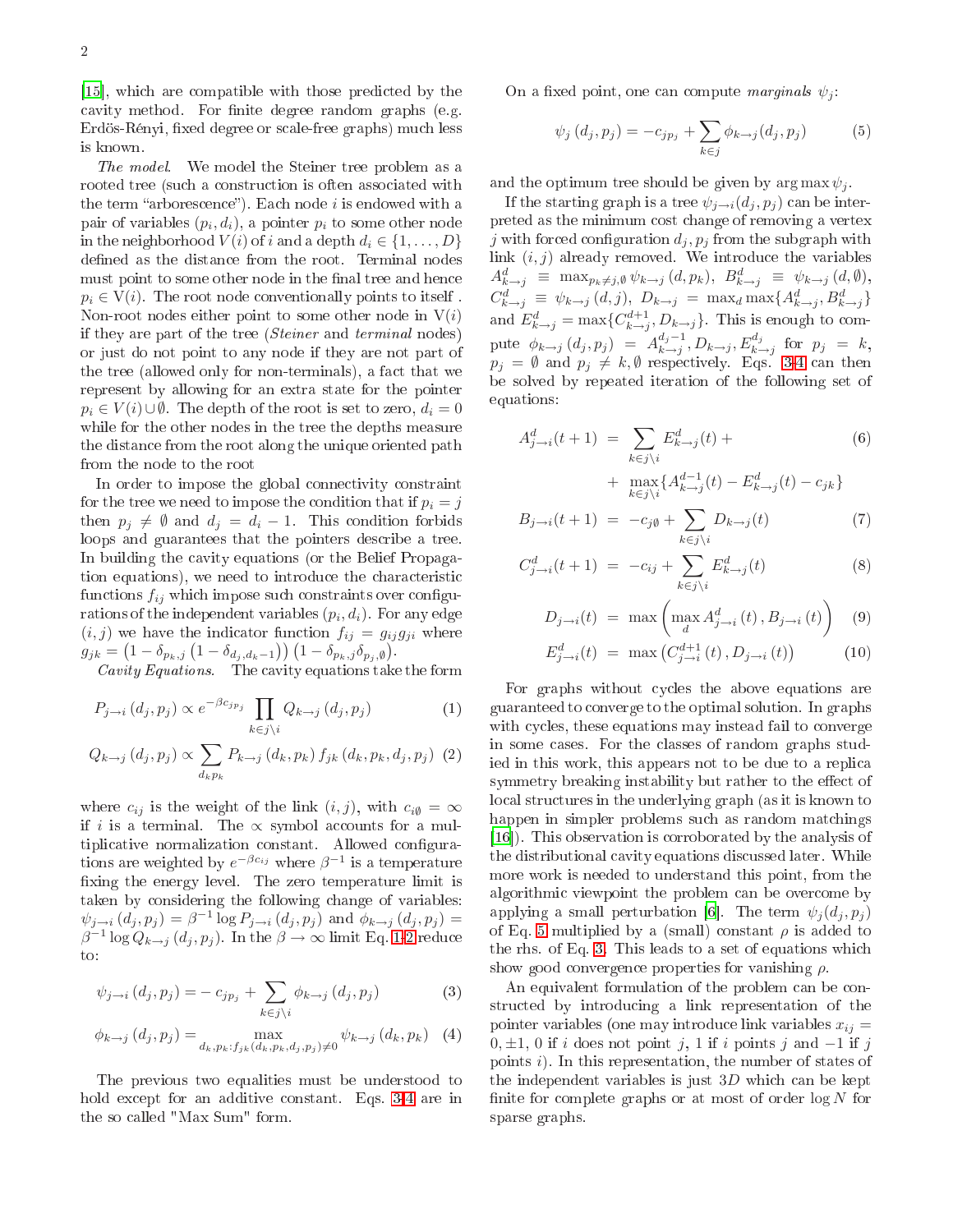Distributional equations and average ase analysis. Population dynami
s (or density evolution) is a powerful tool to solve distributional equations that deal with a large number of random variables. In the physics com-munity the method was introduced in [\[17](#page-3-17)] for the study of spin glass models on diluted random graphs. Population dynami
s is useful espe
ially when the equations involve sums over many states of the variables. The underlying idea is to represent probability distributions with a population of random variables and use the equations to update su
h populations. After a suitably large number of updates the histogram of variables in the population will onverge to a stable distribution.

To obtain results on the  $N\rightarrow\infty$  limit one would need to res
ale simultaneously all d-dependent quantities in order to eliminate their direct dependence on  $N$  in Eqs. [6-](#page-1-5) [10.](#page-1-5) We limited however ourselves here for all ases analyzed to large but finite  $N$ , in particular because the obviously needed dependence of  $D$  on  $N$  for finite degree graphs makes this task even more involved.

We will apply the population dynamics method to find the statistical properties of the cavity fields  $M_{i\rightarrow j}$  =  $(A_{i\rightarrow j}^d, B_{i\rightarrow j}, C_{i\rightarrow j}^d, D_{i\rightarrow j}, E_{i\rightarrow j}^d)$  in Eqs. [6-10.](#page-1-5) Given an ensemble of random graphs we will find the probability distribution of these fields from which we will derive the quantities of interest, namely the average minimum cost and average number of Steiner nodes as a function of  $N$ , in the so called Bethe approximation which is implicit in the cavity approach. The method proceeds by initializing at random a population of field vectors  $M_a = (A_a^d, B_a, C_a^d, D_a, E_a^d)$  with  $a \in [0, N_p]$  and  $d \in [0, D]$ . The first member  $M_0$  represents messages sent by root. Members with label  $a = 1, \ldots, N_t$  represent messages sent by terminal nodes. Here  $N_t = \alpha N_p$ where  $\alpha = K/N$  is the fraction of terminal nodes. Then the population dynami
s algorithm works by updating the population using Eqs. [6-10](#page-1-5) until onvergen
e is rea
hed. For brevity, we omit the details of this pro cedure. Once convergence is reached, marginals  $\psi_a(d, p)$ can be computed using Eq. [5.](#page-1-4) The state  $(d^*, p^*)$  that maximizes the lo
al marginal gives the energy ontribution of the  $a-th$  member. If  $p^* \neq \emptyset$  and  $N_t < a$ , then a is a Steiner member. Finally the minimum cost reads  $E = Ke_t + (N - K) e_s$  where  $e_t$  and  $e_s$  are the average energy of terminal and Steiner members. The fraction of Steiner members in the population will give the fraction of Steiner nodes in the ensemble of random graphs.

In Figures [1-](#page-2-0)[3](#page-3-18) we display numeri
al results for three classes of random graphs, namely complete graphs, finite onne
tivity random graphs and s
ale-free graphs. We first verify a quite remarkable agreement between the output of the algorithm which finds Steiner trees on given random instan
es with the out
omes of the population dynami
s averaged over the randomness. In Figs 1-2, we estimate the dependen
e on the depth D of the minimum ost and of the size of the Steiner set nodes.



<span id="page-2-0"></span>Figure 1: D-MST on complete graphs. Left: Minimum cost (at  $\alpha = 0.5$ ) and fraction of Steiner nodes (for  $N = 8000$ ) as a fun
tion of D. Right: Comparison of Pop. dyn. with the algorithm on single samples for various values of N at  $\alpha = 0.5$ . Fits are in very good agreement with known bounds.

For omplete graph with random weights we are able to provide an accurate estimate of the scaling exponents which for  $\alpha = 1$  are compatible with rational exponents predicted by rigorous analysis [\[18](#page-3-13)]. Moreover, we observe a very rapid decrease of the minimum cost with D, compatible with  $N^{1/(2^D-1)}$ . This suggests that very few "hops" ( $\sim \log \log N$ ) are indeed sufficient to reach optimal osts. From a qualitative point of view we observe a non trivial dependence on N and  $\alpha$  of the size of the Steiner set. The size itself turns out to be sublinear, with a rational exponent that depends on  $D$ . For fixed  $N$ there appears a maximum for relatively small values of  $\alpha$ . For the Scale-Free graphs there appears an additional uspid-like minimum. Finally, in Fig. [3](#page-3-18) we provide the probability distribution of optimal weights for all lasses.

We conclude this letter by mentioning the connection with rigorous results. For the case of bounded depth trees on omplete graphs our numeri
al results show that the avity equations are indeed onsistent with known bounds. As discussed in [\[18](#page-3-13)], the analysis of a simple greedy algorithm and a Chernoff-type bound lead to upper and lower bounds for the minimum ost that are able to identify the exa
t s
aling exponent and to give bounds for the pre-factors. More precisely, it can be shown that the average minimum  $E_D$  grows with the size as  $N^{1/(2^D-1)}$ . The case  $D=2$  and  $\alpha=1$  is particularly easy to understand: the greedy algorithm amounts at choosing a first set of  $N_1$  nodes at depth 1 by selecting the  $N_1$  links with smallest weights. Successively the remaining  $N - N_1$  nodes at depth 2 are connected to the first layer by choosing the smallest weight for each node. By optimizing over the size of  $N_1$  one finds for the average minimum cost  $E_2 = \frac{3}{2} N^{1/3}$  (a naive guess may give an exponent  $1/2$  instead of  $1/3$ ). Comparisons with the